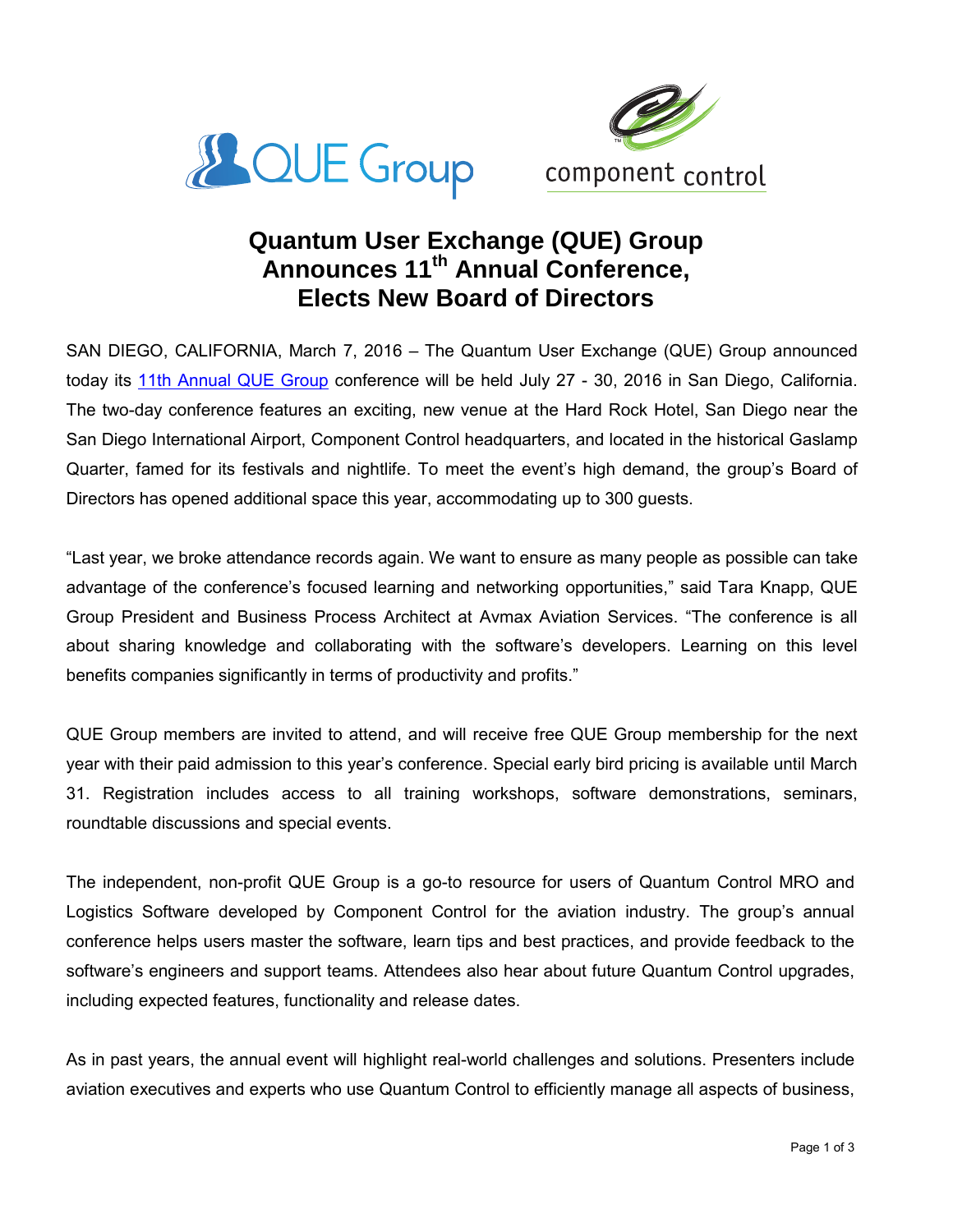industry specialists from the U.S. Government as well as Component Control staff. The conference explores a variety of subjects such as streamlining warehouse processes, complying with regulatory requirements, using social media to grow online sales, and getting the most out of automation tools.

QUE Group recently elected a new Board of Directors, whose responsibilities include moderating the forums on the QUE Group website as well as organizing the conference.

- Tara Knapp, QUE Group President, Business Process Architect for Avmax Aviation Services
- Jason Cordoba, QUE Group Vice President, Commercial Development Officer at AJW Aviation
- Joyce Cornett, QUE Group Secretary
- Alonda Clinton, QUE Group Treasurer, Service Center Credit Manager for Epps Aviation
- Dan Pradel Jr., President of Aviation, Marketing International
- Henrik Ekenberg, IT Manager for DAO Aviation A/S
- Peter Iannone, Chief Financial Officer for CTS Engines
- Shelly Jones, Purchasing Supervisor at Embraer Aircraft Maintenance Services
- Teresa Lewis, Controller at Embraer Aircraft Maintenance Services
- Jennifer Jarvis, Manager of Membership Services for Component Control
- Nicola Hanna, VP of Operations for Component Control

[Quantum Control](http://www.componentcontrol.com/products/quantum) is a fully integrated business software solution. Developed specifically for aviation MRO and Logistics organizations, it promotes best practices and improves business processes with a single database integrated solution that can be flexibly deployed as a dedicated in-house system, or be hosted via a third-party cloud. Quantum Control's personalized configuration settings provide individual users with an intuitive interface that improves the bottom line through optimized productivity. As a powerful, affordable and scalable solution, Quantum Control extends across the supply chain using its built-in web services fully integrated with [www.StockMarket.aero.](http://www.stockmarket.aero/)

 $~\sim$ ENDS $~\sim$ 

## **About QUE Group**

The QUE Group is a user-managed, non-profit corporation that is independent from Component Control, and supported by a membership website and online community. Built to facilitate networking and information sharing across companies that use Quantum Control™ software, The QUE Group is governed by a Board of Directors comprised of elected members of the community. For more information or to become a member visit the **QUE Group website**.

## **About Component Control**